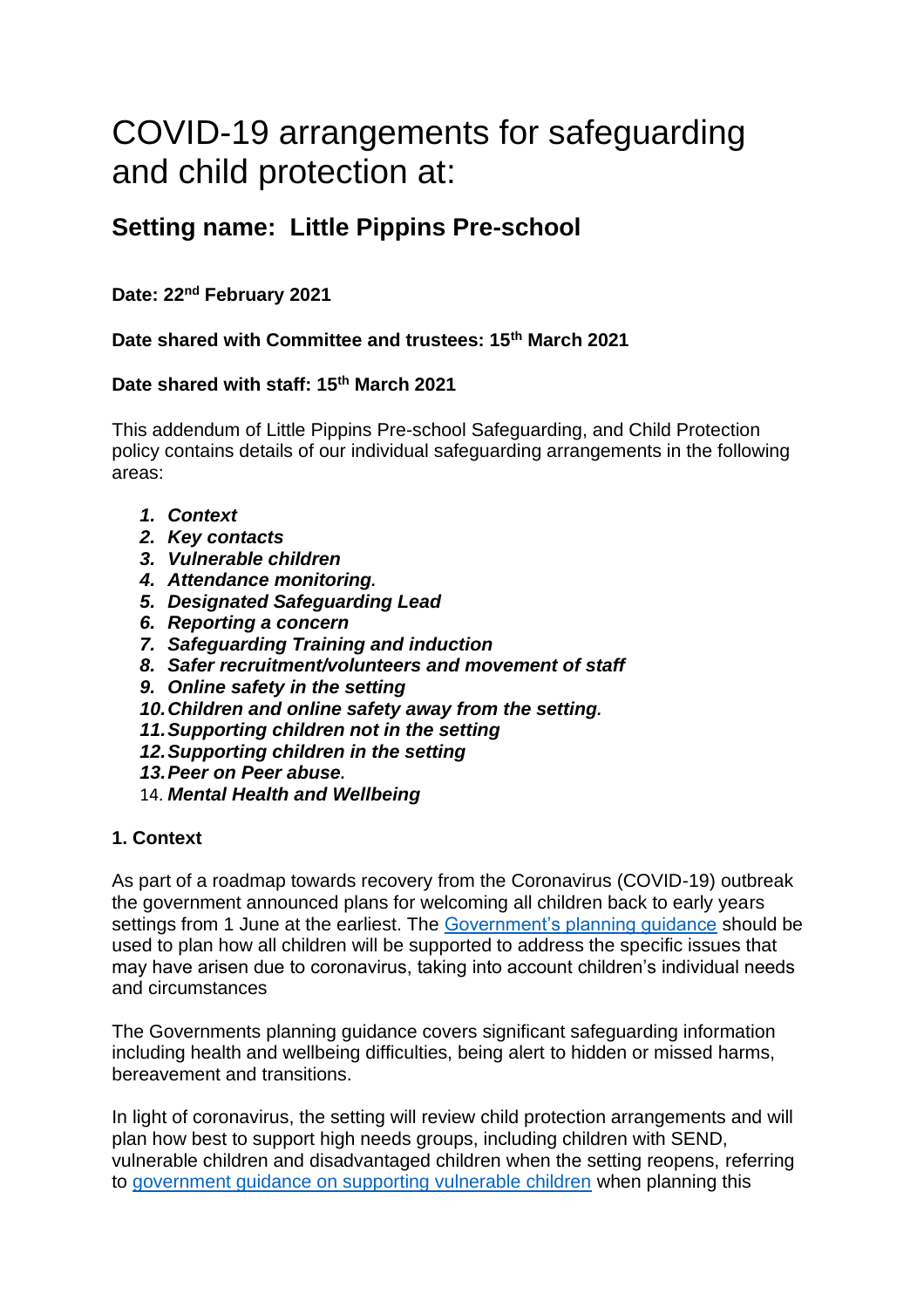The Gov.uk planning guidance states: 'The coronavirus outbreak may have caused significant mental health or wellbeing difficulties for some children. We will be alert to harms that may have been hidden or missed while they have not been attending the setting. We will consider the mental health, pastoral or wider health and wellbeing support children may need, including with bereavement, and how to support them to transition into the setting after a long period of absence. We will consider how we will involve parents and carers to identify specific support for children and how children's needs may have changed and to prepare for their return to your setting.

# **2. Key contacts**

**Staff will be informed of who the DSL and deputy DSL is on a daily basis and how to contact them.** Where a trained DSL (or deputy) is not on site, a senior leader will take responsibility for co-ordinating safeguarding on site.

| <b>Role</b>                                          | <b>Name</b>              | <b>Phone</b>    | lemail                       |
|------------------------------------------------------|--------------------------|-----------------|------------------------------|
| <b>Designated Safeguarding</b><br>Lead (DSL)         | Sam<br>Abbott            | 01235<br>821741 | manager@littlepippins.org.uk |
| Manager if not DSL or DDSL                           | .Sam<br>Abbott           |                 |                              |
| <b>Deputy Designated</b><br>safeguarding lead (DDSL) | Martha<br><b>Collins</b> | 01235<br>821741 | dsl@littlepippins.org.uk     |
| <b>Chair of Committee/trustees</b>                   | .Kieran<br><b>Dee</b>    |                 | chair@littlepippins.org.uk   |
| <b>Safeguarding committee</b><br>member/trustee      | Kieran<br>Dee            |                 |                              |
| <b>Others</b>                                        |                          |                 |                              |

# **3. Vulnerable children**

Vulnerable children and young people during the coronavirus (COVID-19) outbreak are those across all year groups who:

- are assessed as being in need under section 17 of the Children Act 1989, including children and young people who have a child in need plan, a child protection plan or who are a looked-after child
- have an education, health and care (EHC) plan and it is determined, following risk assessment, that their needs can be as safely or more safely met in the educational environment
- have been assessed as otherwise vulnerable by educational providers or local authorities (including children's social care services), and who could therefore benefit from continued attendance. This might include children and young people on the edge of receiving support from children's social care services, adopted children, those at risk of becoming NEET ('not in employment,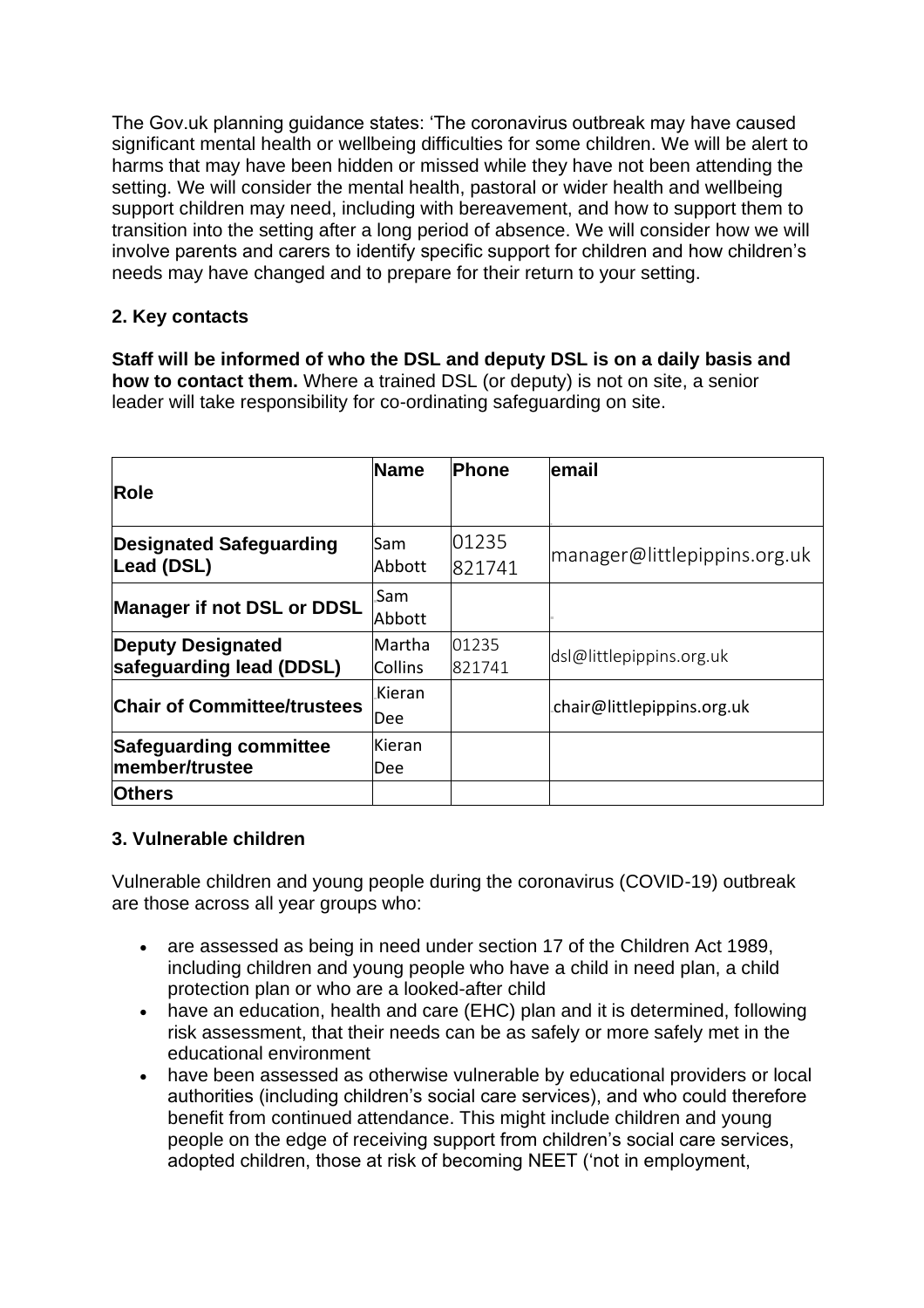education or training'), those living in temporary accommodation, those who are young carers and others at the provider and local authority's discretion.

The term 'all year groups' in this context for attendance purposes refers to children under 5 eligible for early years entitlements and children and young people aged 5 to 18 (or aged 5 to 25 for children and young people with an EHC plan).

Eligibility for free school meals in and of itself should not be the determining factor in assessing vulnerability.

The Manager and Designated Safeguarding Lead (and deputy) know who our most vulnerable children are. They have the flexibility to offer a place to those on the edge of receiving children's social care support.

Little Pippins Pre-school will ensure relevant safeguarding and welfare information held on all children (including returning children) remains accurate. The DSL will do all they reasonably can to ask parents and carers to advise them of any changes regarding welfare, health and wellbeing that they should be aware of before a child returns.

Little Pippins Pre-school will continue to work with and support children's social workers to help protect vulnerable children. This includes working with and supporting children's social workers and the local authority virtual school head (VSH) for looked-after and previously looked-after children. The lead person for this will be: **Sam Abbott.**

There is an expectation that vulnerable children who have a social worker will attend an education setting, so long as they do not have underlying health conditions that put them at risk. In circumstances where a parent does not want to bring their child to the setting, and their child is considered vulnerable, the social worker and Little Pippins Pre-school will explore the reasons for this directly with the parent. We as an Early Years provider will ensure that all professionals involved with these vulnerable children, (e.g. social workers, SEND case workers, LCSS, Early Help worker etc) are fully informed around the current attendance of the child (attending the setting or not) and if not attending the setting the arrangements that we have put in place around safeguarding this child.

Where parents are concerned about the risk of the child contracting COVID19, Little Pippins Pre-school or the social worker will talk through these anxieties with the parent/carer following the advice set out by Public Health England.

Little Pippins Pre-school will encourage our vulnerable children to attend, including remotely if needed.

If the setting should need to close the setting will work with the Local authority to identify alternative provision for children who need places. If a child moves settings, important information should be provided by the parent or carer to the new setting on day one, including emergency contact details, dietary requirements and medical needs to safeguard the health, safety and welfare of the child. In the case of vulnerable children, the setting will notify the local authority (and social worker,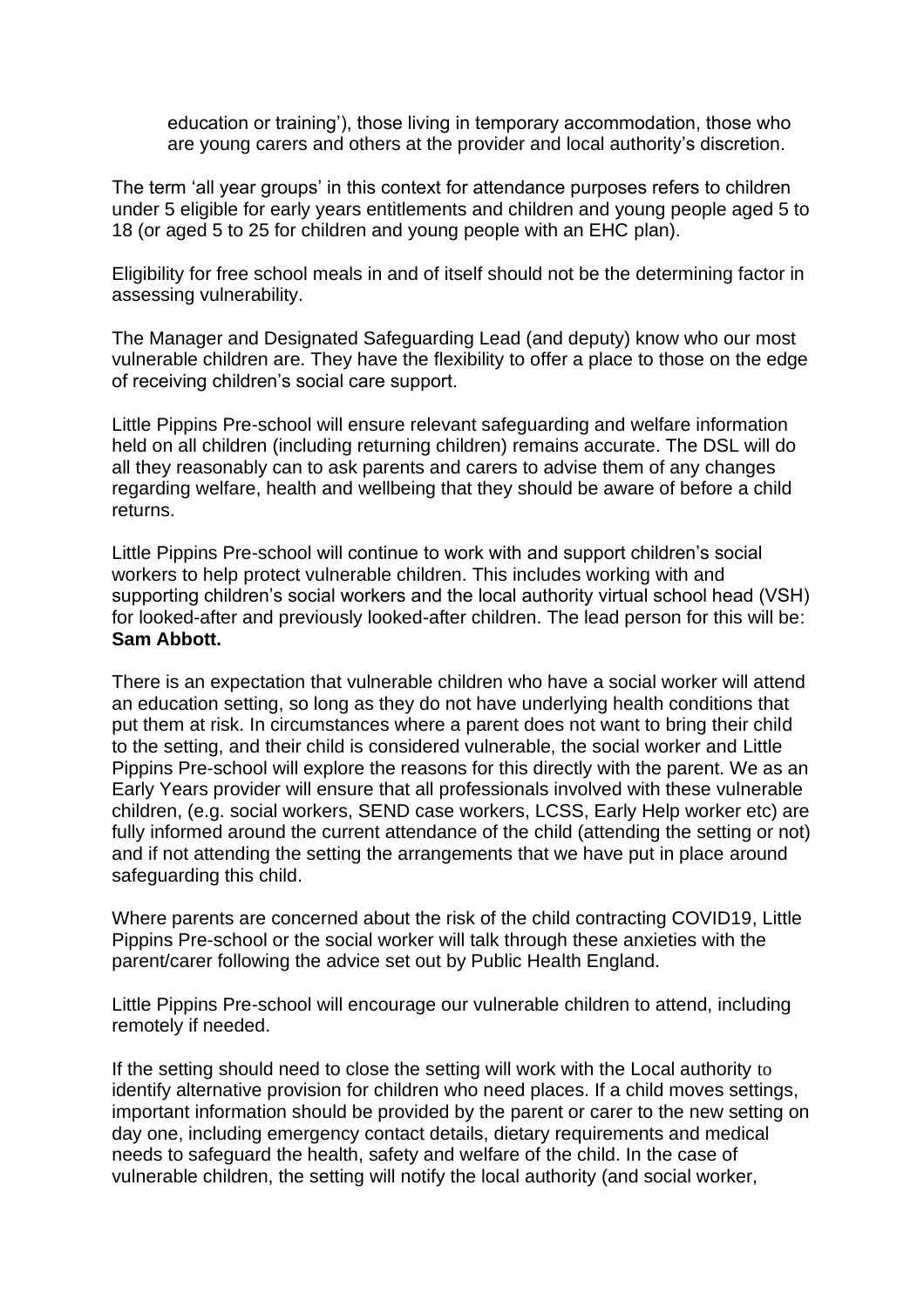where relevant) that these vulnerable children need alternative provision. The setting will provide the receiving setting with any relevant welfare and child protection information. The receiving setting will be made aware of the reason the child is vulnerable and any arrangements in place to support them. As a minimum, the receiving setting should, as appropriate, have access to a vulnerable child's EHC plan, child in need plan, child protection plan or, for looked-after children, their personal education plan, and know who the child's social worker is (and, for lookedafter children, who the responsible virtual school head is).

The transfer of necessary information will ideally happen before a child arrives at the new setting and, where that is not possible, as soon as reasonably practicable. Any exchanges of information will ideally happen between the designated safeguarding leads (or deputies), and/or between special educational needs co-ordinators/named individual with oversight of special educational needs provision for children with EHC plans.

The setting will continue to have appropriate regard to data protection and General Data Protection Regulation (GDPR). This does not prevent the sharing of information for the purposes of keeping children safe. For more information please read the Department for Education's guidance: [Information sharing advice for practitioners](https://assets.publishing.service.gov.uk/government/uploads/system/uploads/attachment_data/file/721581/Information_sharing_advice_practitioners_safeguarding_services.pdf)  [providing safeguarding services to children, young people, parents and carers](https://assets.publishing.service.gov.uk/government/uploads/system/uploads/attachment_data/file/721581/Information_sharing_advice_practitioners_safeguarding_services.pdf)  [guidance.](https://assets.publishing.service.gov.uk/government/uploads/system/uploads/attachment_data/file/721581/Information_sharing_advice_practitioners_safeguarding_services.pdf)

#### **4. Attendance monitoring**

For information on attendance refer to Gov.uk [Actions for early years and childcare](https://www.gov.uk/government/publications/coronavirus-covid-19-early-years-and-childcare-closures)  [settings during the Coronavirus outbreak](https://www.gov.uk/government/publications/coronavirus-covid-19-early-years-and-childcare-closures)

No one with symptoms should attend the setting for any reason. Eligible children – including priority groups - are strongly encouraged to attend their education setting, unless they are self-isolating, or they are clinically vulnerable (in which case they should follow medical advice). If someone in their household is extremely clinically vulnerable, they should only attend if stringent social distancing can be adhered to, and the child is able to understand and follow those instructions. Families should notify the setting as normal if their child is unable to attend so that staff can explore the reason with them and address barriers together.

The setting will encourage attendance of vulnerable children and the best way to support them to transition into the setting according to their needs and their individual family circumstances. In cases where children are considered vulnerable and do not attend provision as expected, as with normal practice, the setting will follow up with the parent or carer – and social worker and local authority where appropriate – to explore reasons for absence. The setting will work with local authorities, and health visitors where relevant, to monitor the welfare of vulnerable children who are not attending the provision, and other children they might wish to keep in touch with for safeguarding purposes.

The Department for Education will continue to monitor attendance at early years settings, via local authorities.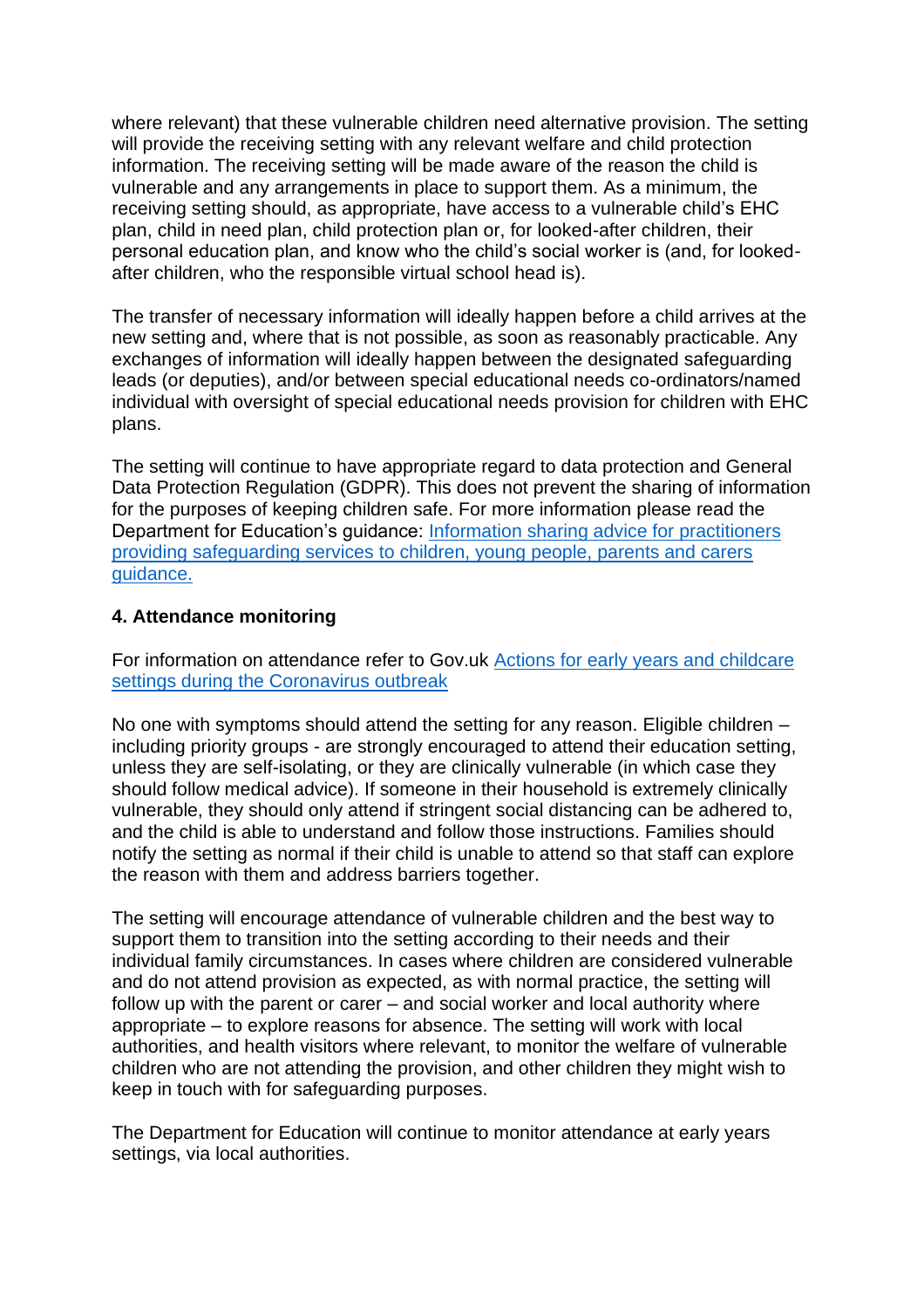Little Pippins Pre-school and social workers will agree with parents/carers whether children in need should be attending the setting. Little Pippins Pre-school will then follow up on any child that they were expecting to attend, who does not.

Little Pippins Pre-school will also follow up with any parent or carer who has arranged care for their child(ren) and the child(ren) subsequently do not attend.

This will be via a telephone conversation.

To support the above, Little Pippins Pre-school will, when communicating with parents/carers and carers, confirm emergency contact numbers are correct and ask for any additional emergency contact numbers where they are available.

In all circumstances where a vulnerable child does not take up their place at the setting, or discontinues, Little Pippins Pre-school will notify their social worker.

The Setting will work with the Local Authority to monitor the welfare of vulnerable children who are not attending provision, and other children they might wish to keep in touch with, for safeguarding purposes.

## **5. Designated Safeguarding Lead**

Little Pippins Pre-school has a Designated Safeguarding Lead (DSL) and a Deputy DSL.

The Designated Safeguarding Lead is: Sam Abbott

Deputy Designated Safeguarding Lead is: Martha Collins

A member of the DSL team will always be available during setting opening hours. The optimal scenario is to have a trained DSL (or deputy) available on site. Where this is not the case a trained DSL (or deputy) will be available to be contacted via phone or online video - for example when working from home.

Where a trained DSL (or deputy) is not on site, in addition to the above, a designated member of staff will assume responsibility for co-ordinating safeguarding on site.

This might include liaising with the offsite DSL (or deputy) and as required liaising with children's social workers where they require access to children in need and/or to carry out statutory assessments at the setting.

It is important that all our staff and volunteers have access to a trained DSL (or deputy). On each day staff on site will be made aware of that person is and how to speak to them.

The DSL will continue to engage with social workers, and attend all multi-agency meetings, which can be done remotely.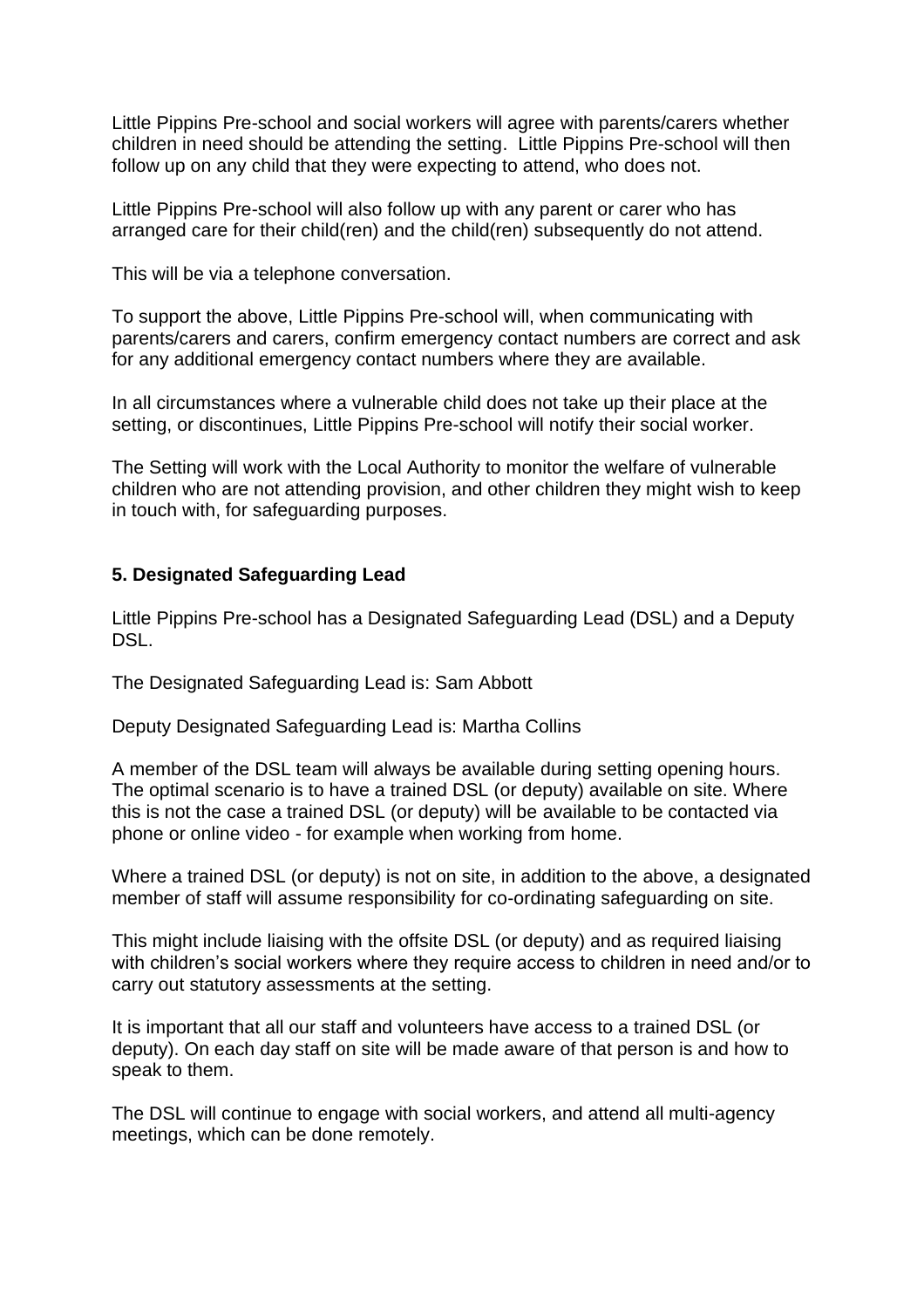## **6. Reporting a concern**

Staff and volunteers may identify new safeguarding concerns about individual children as they see them in person following partial closures.

Where staff have a concern about a child, they should continue to follow the process outlined in the Setting Safeguarding Policy, this includes making a report via **MASH** which can be done remotely.

In the unlikely event that a member of staff cannot access our normal reporting systems from home, they should email the Designated Safeguarding Lead and the manager. This will ensure that the concern is received.

Staff are reminded of the need to report any concern immediately and without delay.

Where staff are concerned about an adult working with children in the setting, they should continue to follow our normal procedures and alert the manager immediately. The manager will follow normal allegation management procedures as detailed in Keeping Children Safe in Education (KCSIE) and liaise with Oxfordshire's Local Authority Designated Officer; Alison Beasley, as detailed in our main policy. If there is a requirement to make a notification to the manager whilst away from the setting, this should be done verbally and followed up with an email to the manager.

Concerns around the Manager should be directed to the Chair of Committee and referred to the LADO without delay:

# **01865 810603 lado.safeguardingchildren@oxfordshire.gov.uk**

#### **7. Safeguarding Training and induction**

All face to face DSL training has been suspended by the Oxfordshire Safeguarding Children's Board (OSCB) and it is very unlikely to take place whilst there remains a threat of the COVID 19 virus.

Guidance from the OSCB can be found here https://www.oscb.org.uk/learningzone/training/

For the period COVID-19 measures are in place, a DSL (or deputy) who have been trained will continue to be classed as a trained DSL (or deputy) even if they miss their refresher training.

All existing staff have had safeguarding training. The DSL should communicate with staff any new local arrangements, so they know what to do if they are worried about a child.

Where new staff are recruited, or new volunteers enter our Setting, they will continue to be provided with a safeguarding induction.

If staff are deployed from another education or children's workforce setting to our setting, we will take into account the DfE supplementary guidance on safeguarding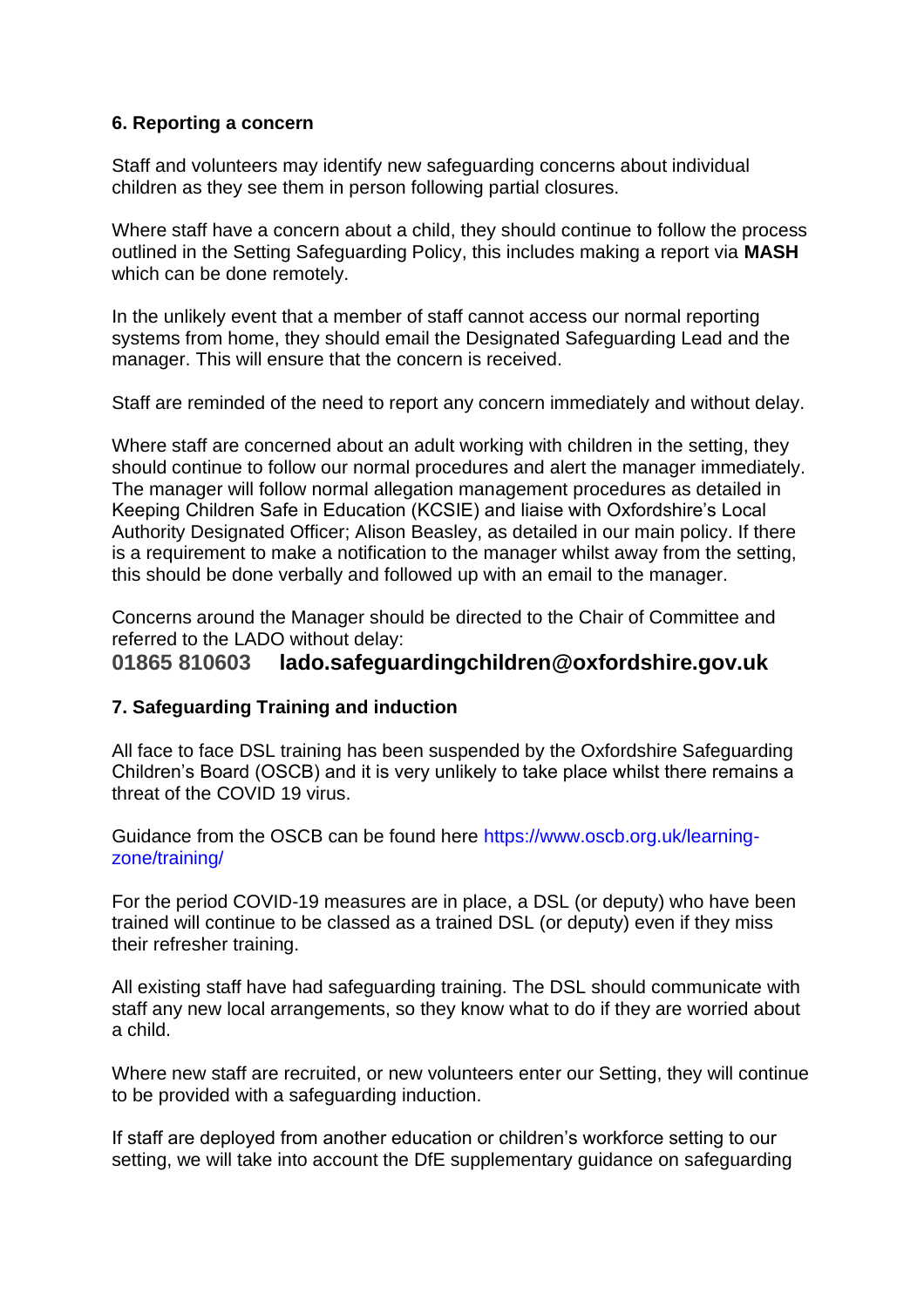children during the COVID-19 pandemic and will accept portability as long as the current employer confirms in writing that:

- the individual has been subject to an enhanced DBS and children's barred list check
- there are no known concerns about the individual's suitability to work with children
- there is no ongoing disciplinary investigation relating to that individual

Upon arrival, they will be given a copy of the receiving setting's child protection policy, confirmation of local processes and confirmation of DSL arrangements.

#### **8. Safer recruitment/volunteers and movement of staff**

It remains essential that people who are unsuitable are not allowed to enter the children's workforce or gain access to children. When recruiting new staff, Little Pippins Pre-school will continue to follow the relevant safer recruitment processes for their setting, including, as appropriate, relevant sections in part 3 of Keeping Children Safe in Education (2019) (KCSIE).

In response to COVID-19, the Disclosure and Barring Service (DBS) has made changes to its guidance on standard and enhanced DBS ID checking to minimise the need for face-to-face contact.

Where our setting are utilising volunteers, we will continue to follow the checking and risk assessment process as set out in paragraphs 167 to 172 of KCSIE. Under no circumstances will a volunteer who has not been checked be left unsupervised or allowed to work in regulated activity.

Little Pippins Pre-school will continue to follow the legal duty to refer to the DBS anyone who has harmed or poses a risk of harm to a child or vulnerable adult. Full details can be found at paragraph 163 of KCSIE, in line with advice from the LADO where appropriate.

Whilst acknowledging the challenge of the current National emergency, it is essential from a safeguarding perspective that any setting is aware, on any given day, which staff/volunteers will be in the setting, and that appropriate checks have been carried out, especially for anyone engaging in regulated activity. As such, Little Pippins Preschool will continue to keep the single central record (SCR) up to date as outlined in paragraphs 148 to 156 in KCSIE.

Workforce already engaging in regulated activity and who already have the appropriate DBS check, there is no expectation that a new DBS check should be obtained where that member of the workforce temporarily moves to another school or setting to support the response to coronavirus.

Where new staff are recruited, or new volunteers enter the setting, they will continue to be provided with a safeguarding induction.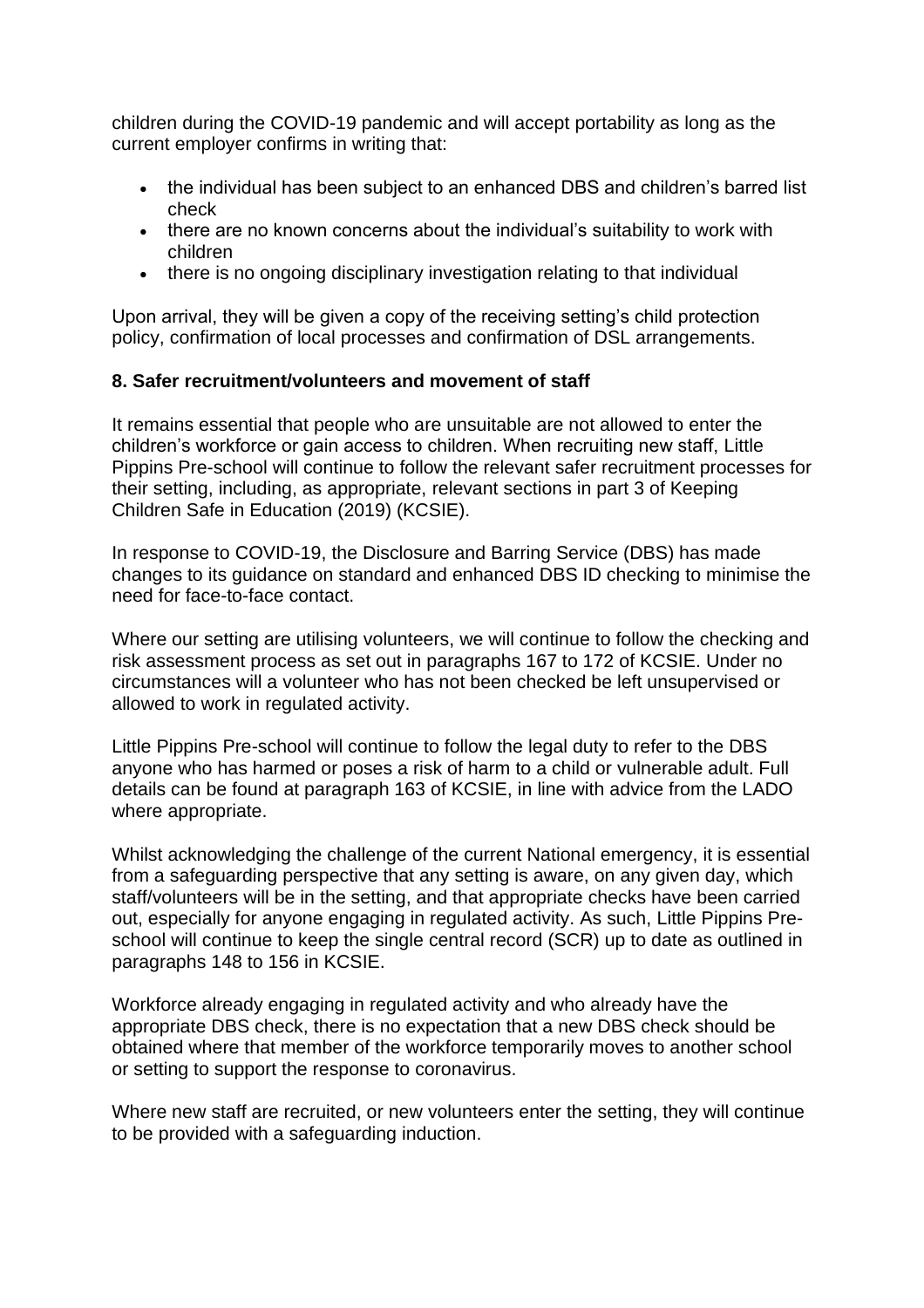# **9. Online safety**

Little Pippins Pre-school will continue to provide a safe environment, including online. This includes the use of an online filtering system. Where children are using computers in the setting, appropriate supervision will be in place.

#### **10. Children and online safety away from the setting**

It is important that all staff who interact with children, including online, continue to look out for signs a child may be at risk. Any such concerns should be dealt with as per the Child Protection Policy and where appropriate referrals should still be made to children's social care and as required, the police.

Little Pippins Pre-school will ensure any use of online learning tools and systems is in line with privacy and data protection/GDPR requirements.

Below are some things to consider when delivering virtual lessons, especially where webcams are involved:

 $\circ$  Staff and children must wear suitable clothing, as should anyone else in the household.

o Any computers used should be in appropriate areas, for example, not in bedrooms; and the background should be blurred.

 $\circ$  The live class should be recorded so that if any issues were to arise, the video can be reviewed.

 $\circ$  Live classes should be kept to a reasonable length of time, or the streaming may prevent the family 'getting on' with their day.

o Language must be professional and appropriate, including any family members in the background.

o Staff must only use platforms provided by Zoom or Microsoft Teams to communicate with children

o Staff should record, the length, time, date and attendance of any sessions held.

All staff at Little Pippins Pre-school will be reminded of the following policies:

- o Staff code of conduct
- o Acceptable users' policy

o Social media guidance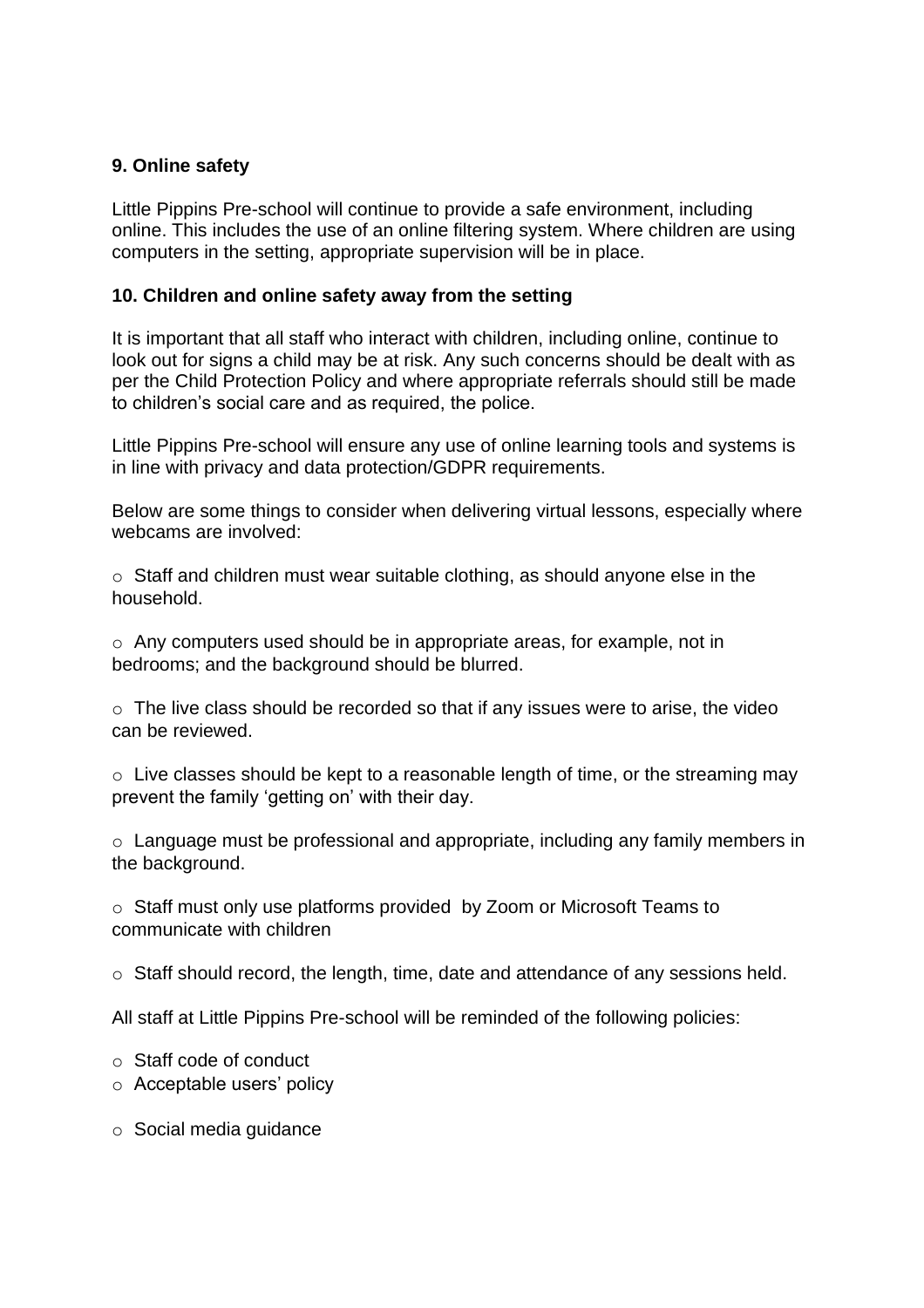Further details can be found in **Safeguarding children and protecting professionals in** [early years settings: online safety guidance for practitioners.](https://www.gov.uk/government/publications/safeguarding-children-and-protecting-professionals-in-early-years-settings-online-safety-considerations/safeguarding-children-and-protecting-professionals-in-early-years-settings-online-safety-guidance-for-practitioners)

## **11. Supporting children not in the setting**

Little Pippins Pre-school is committed to ensuring the safety and wellbeing of all its Children.

Where the DSL has identified a child to be on the edge of social care support, or who would normally receive pastoral-type support in the setting, they should ensure that a robust communication plan is in place for that child.

The communication plans can include; remote contact, phone contact, door-step visits. Other individualised contact methods should be considered and recorded.

Little Pippins Pre-school and its DSL will work closely with all stakeholders to maximise the effectiveness of any communication plan.

This plan must be reviewed regularly (at least once a fortnight) and where concerns arise, the DSL will consider any referrals as appropriate.

The setting will share safeguarding messages on its website and social media pages.

Little Pippins Pre-school recognises that the setting is a protective factor for children and young people, and the current circumstances, can affect the mental health of pupils and their parents/carers.

# **12. Supporting children in the setting**

Little Pippins Pre-school is committed to ensuring the safety and wellbeing of all its children.

Little Pippins Pre-school will continue to be a safe space for all children to attend and flourish. The manager will ensure that appropriate staff are on site and staff to pupil ratio numbers are appropriate, to maximise safety.

Little Pippins Pre-school will refer to the Government guidance for education and childcare settings on how to implement social distancing and continue to follow the advice from Public Health England on handwashing and other measures to limit the risk of spread of COVID19.

Little Pippins Pre-school will ensure that where we care for children of critical workers and vulnerable children on site, we ensure appropriate support is in place for them.

#### **13. Peer on Peer Abuse**

Little Pippins Pre-school recognises that during the closure a revised process may be required for managing any report of such abuse and supporting victims**.**